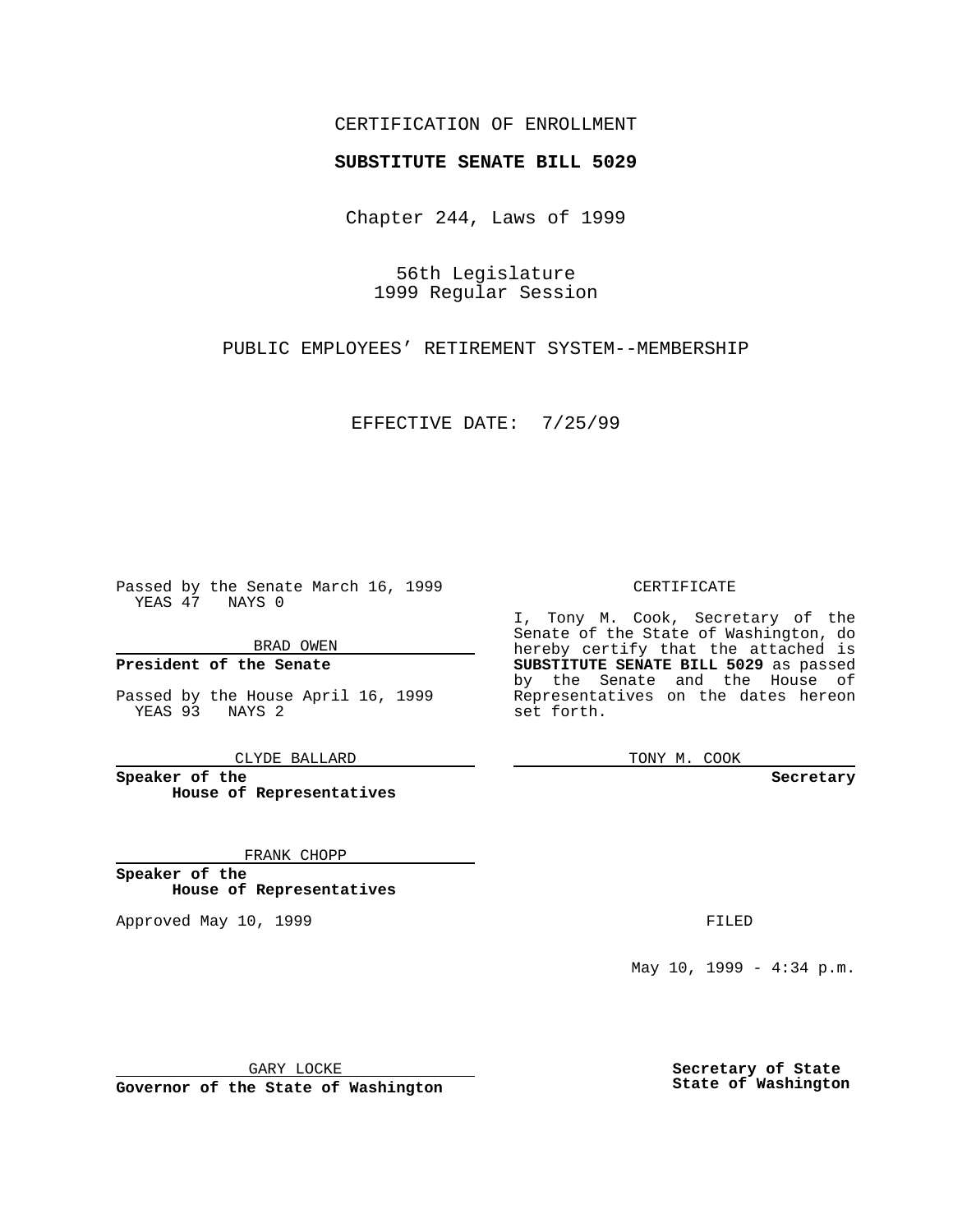## **SUBSTITUTE SENATE BILL 5029** \_\_\_\_\_\_\_\_\_\_\_\_\_\_\_\_\_\_\_\_\_\_\_\_\_\_\_\_\_\_\_\_\_\_\_\_\_\_\_\_\_\_\_\_\_\_\_

\_\_\_\_\_\_\_\_\_\_\_\_\_\_\_\_\_\_\_\_\_\_\_\_\_\_\_\_\_\_\_\_\_\_\_\_\_\_\_\_\_\_\_\_\_\_\_

Passed Legislature - 1999 Regular Session

### **State of Washington 56th Legislature 1999 Regular Session**

**By** Senate Committee on Ways & Means (originally sponsored by Senators Franklin, Winsley, Roach, Jacobsen, Long, Fraser, Bauer and Rasmussen; by request of Joint Committee on Pension Policy)

Read first time 03/08/1999.

 AN ACT Relating to membership in the public employees' retirement system; amending RCW 41.40.023; and adding new sections to chapter 41.40 RCW.

BE IT ENACTED BY THE LEGISLATURE OF THE STATE OF WASHINGTON:

 **Sec. 1.** RCW 41.40.023 and 1997 c 254 s 11 are each amended to read as follows:

 Membership in the retirement system shall consist of all regularly compensated employees and appointive and elective officials of employers, as defined in this chapter, with the following exceptions: (1) Persons in ineligible positions;

 (2) Employees of the legislature except the officers thereof elected by the members of the senate and the house and legislative committees, unless membership of such employees be authorized by the said committee;

 (3)(a) Persons holding elective offices or persons appointed directly by the governor: PROVIDED, That such persons shall have the option of applying for membership during such periods of employment: AND PROVIDED FURTHER, That any persons holding or who have held elective offices or persons appointed by the governor who are members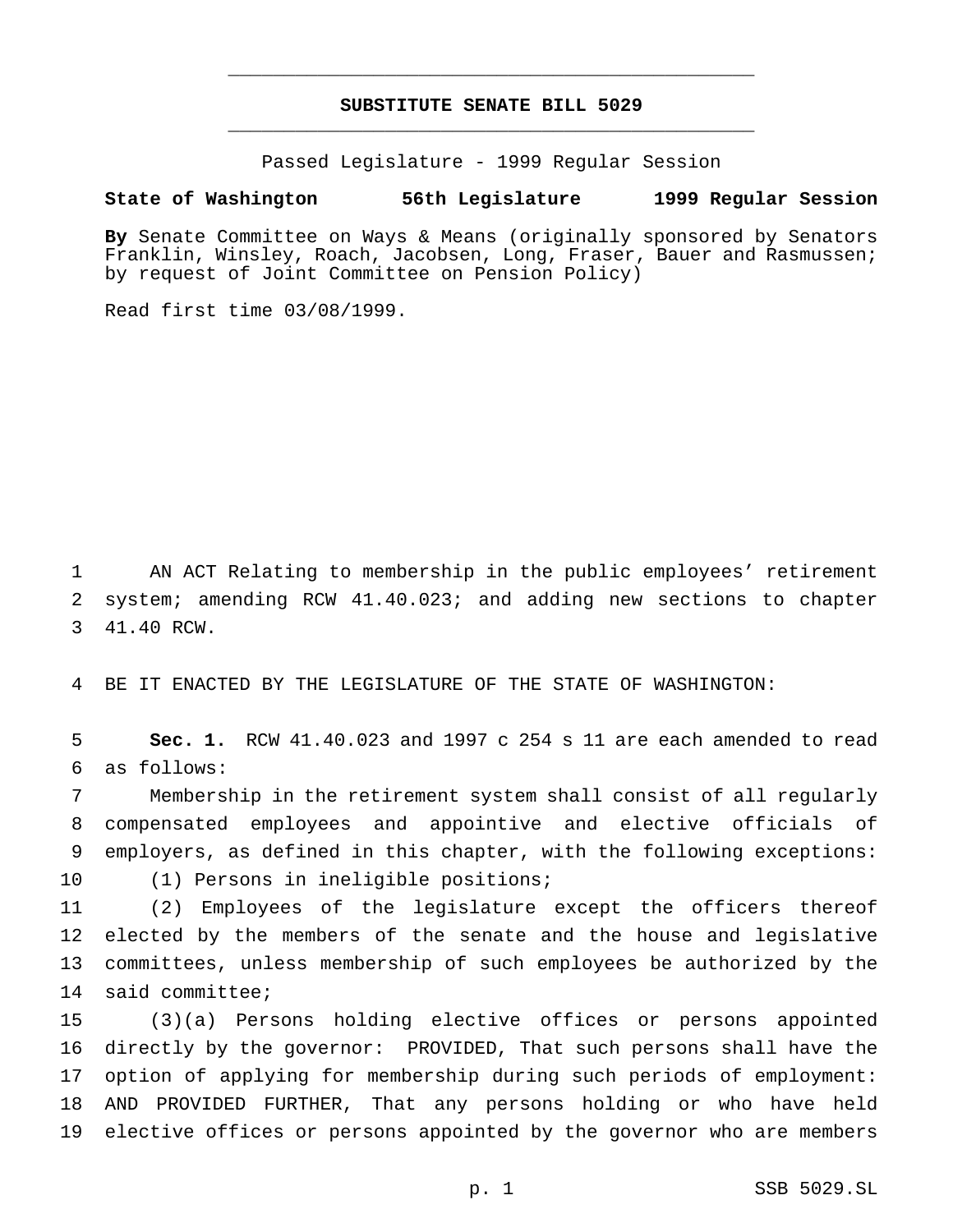in the retirement system and who have, prior to becoming such members, previously held an elective office, and did not at the start of such initial or successive terms of office exercise their option to become members, may apply for membership to be effective during such term or terms of office, and shall be allowed to establish the service credit applicable to such term or terms of office upon payment of the employee contributions therefor by the employee with interest as determined by the director and employer contributions therefor by the employer or employee with interest as determined by the director: AND PROVIDED FURTHER, That all contributions with interest submitted by the employee under this subsection shall be placed in the employee's individual account in the employee's savings fund and be treated as any other contribution made by the employee, with the exception that any contributions submitted by the employee in payment of the employer's obligation, together with the interest the director may apply to the employer's contribution, shall not be considered part of the member's annuity for any purpose except withdrawal of contributions;

 (b) A member holding elective office who has elected to apply for membership pursuant to (a) of this subsection and who later wishes to be eligible for a retirement allowance shall have the option of ending his or her membership in the retirement system. A member wishing to end his or her membership under this subsection must file, on a form supplied by the department, a statement indicating that the member agrees to irrevocably abandon any claim for service for future periods served as an elected official. A member who receives more than fifteen thousand dollars per year in compensation for his or her elective service, adjusted annually for inflation by the director, is not 28 eligible for the option provided by this subsection  $(3)(b)$ ;

 (4) Employees holding membership in, or receiving pension benefits under, any retirement plan operated wholly or in part by an agency of the state or political subdivision thereof, or who are by reason of their current employment contributing to or otherwise establishing the 33 right to receive benefits from any such retirement plan except as 34 follows: ((PROVIDED, HOWEVER,))

35 (a) In any case where the retirement system has in existence an agreement with another retirement system in connection with exchange of service credit or an agreement whereby members can retain service credit in more than one system, such an employee shall be allowed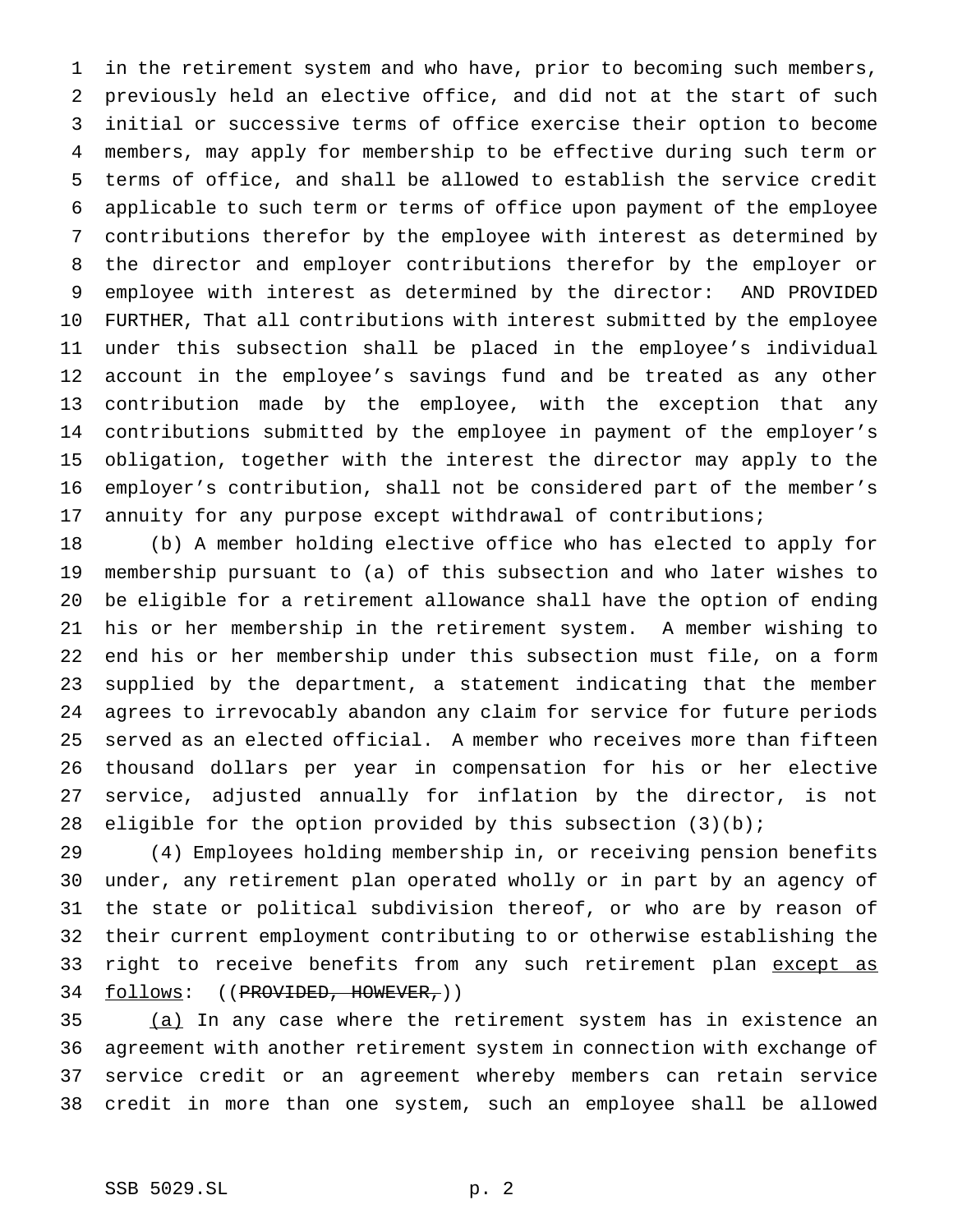1 membership rights should the agreement so provide((: AND PROVIDED 2 FURTHER, That)  $i$ 

 (b) An employee shall be allowed membership if otherwise eligible 4 while receiving survivor's benefits( $($  : AND PROVIDED FURTHER, That)) $\frac{i}{r}$  (c) An employee shall not either before or after June 7, 1984, be excluded from membership or denied service credit pursuant to this 7 subsection solely on account of:  $((+a))$   $(i)$  Membership in the plan 8 created under chapter 2.14 RCW; or  $((+b))$   $(ii)$  enrollment under the relief and compensation provisions or the pension provisions of the volunteer fire fighters' relief and pension fund under chapter 41.24 RCW;

12 (d) Except as provided in section 2 of this act, on or after the effective date of this act, an employee shall not be excluded from 14 membership or denied service credit pursuant to this subsection solely 15 on account of participation in a defined contribution pension plan qualified under section 401 of the internal revenue code;

 (e) Employees who have been reported in the retirement system prior 18 to the effective date of this act, and who participated during the same period of time in a defined contribution pension plan qualified under section 401 of the internal revenue code and operated wholly or in part 21 by the employer, shall not be excluded from previous retirement system 22 membership and service credit on account of such participation;

 (5) Patient and inmate help in state charitable, penal, and correctional institutions;

(6) "Members" of a state veterans' home or state soldiers' home;

 (7) Persons employed by an institution of higher learning or community college, primarily as an incident to and in furtherance of their education or training, or the education or training of a spouse;

 (8) Employees of an institution of higher learning or community college during the period of service necessary to establish eligibility for membership in the retirement plans operated by such institutions;

 (9) Persons rendering professional services to an employer on a fee, retainer, or contract basis or when the income from these services is less than fifty percent of the gross income received from the person's practice of a profession;

 (10) Persons appointed after April 1, 1963, by the liquor control board as agency vendors;

 (11) Employees of a labor guild, association, or organization: PROVIDED, That elective officials and employees of a labor guild,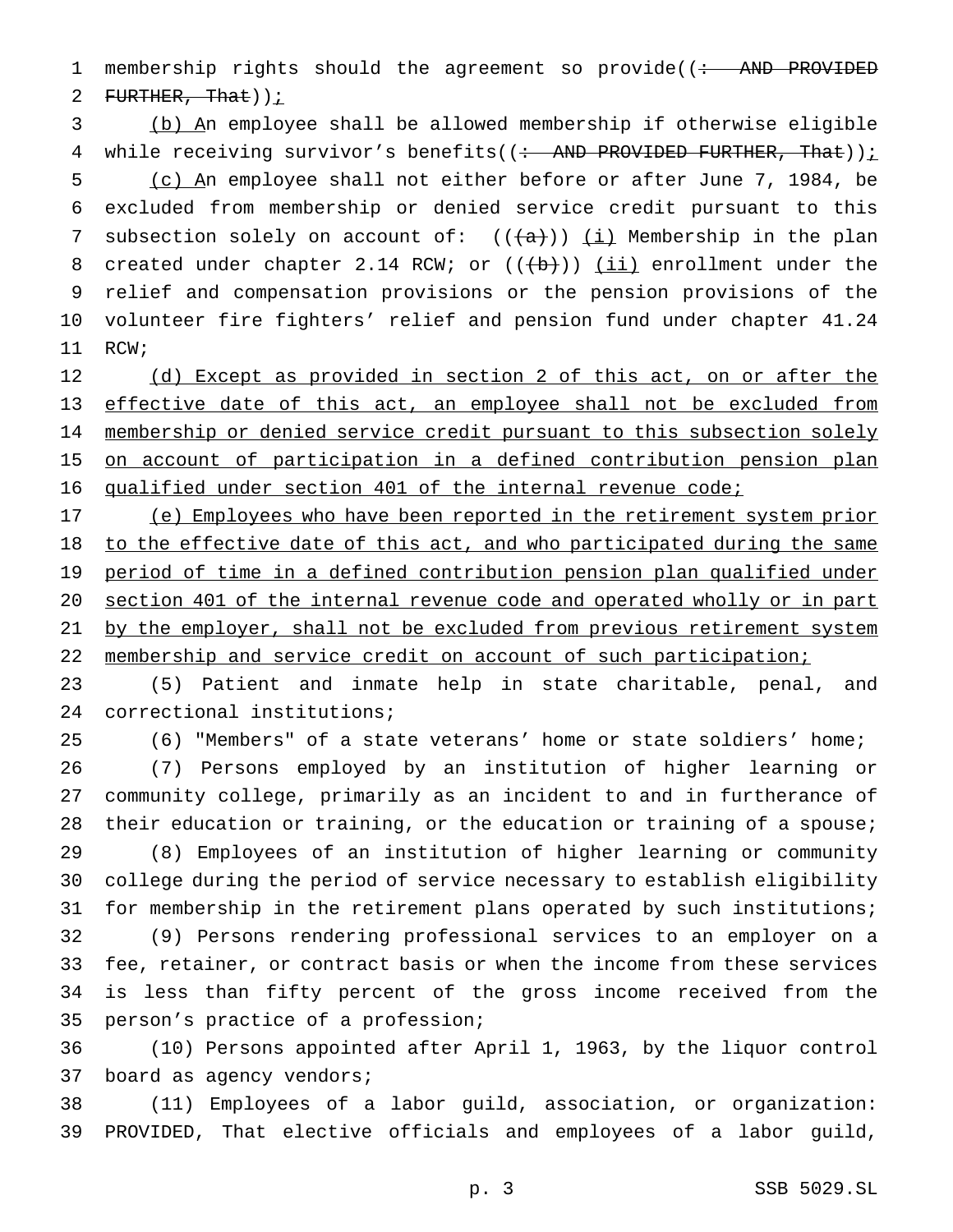association, or organization which qualifies as an employer within this chapter shall have the option of applying for membership;

 (12) Retirement system retirees: PROVIDED, That following reemployment in an eligible position, a retiree may elect to prospectively become a member of the retirement system if otherwise eligible;

 (13) Persons employed by or appointed or elected as an official of a first class city that has its own retirement system: PROVIDED, That any member elected or appointed to an elective office on or after April 1, 1971, shall have the option of continuing as a member of this system in lieu of becoming a member of the city system. A member who elects to continue as a member of this system shall pay the appropriate member contributions and the city shall pay the employer contributions at the rates prescribed by this chapter. The city shall also transfer to this system all of such member's accumulated contributions together with such further amounts as necessary to equal all employee and employer contributions which would have been paid into this system on account of such service with the city and thereupon the member shall be granted credit for all such service. Any city that becomes an employer as defined in RCW 41.40.010(4) as the result of an individual's election under this subsection shall not be required to have all employees covered for retirement under the provisions of this chapter. Nothing in this subsection shall prohibit a city of the first class with its own retirement system from: (a) Transferring all of its current employees to the retirement system established under this chapter, or (b) allowing newly hired employees the option of continuing coverage under the retirement system established by this chapter.

 Notwithstanding any other provision of this chapter, persons transferring from employment with a first class city of over four hundred thousand population that has its own retirement system to employment with the state department of agriculture may elect to remain within the retirement system of such city and the state shall pay the employer contributions for such persons at like rates as prescribed for employers of other members of such system;

 (14) Employees who (a) are not citizens of the United States, (b) do not reside in the United States, and (c) perform duties outside of the United States;

 (15) Employees who (a) are not citizens of the United States, (b) are not covered by chapter 41.48 RCW, (c) are not excluded from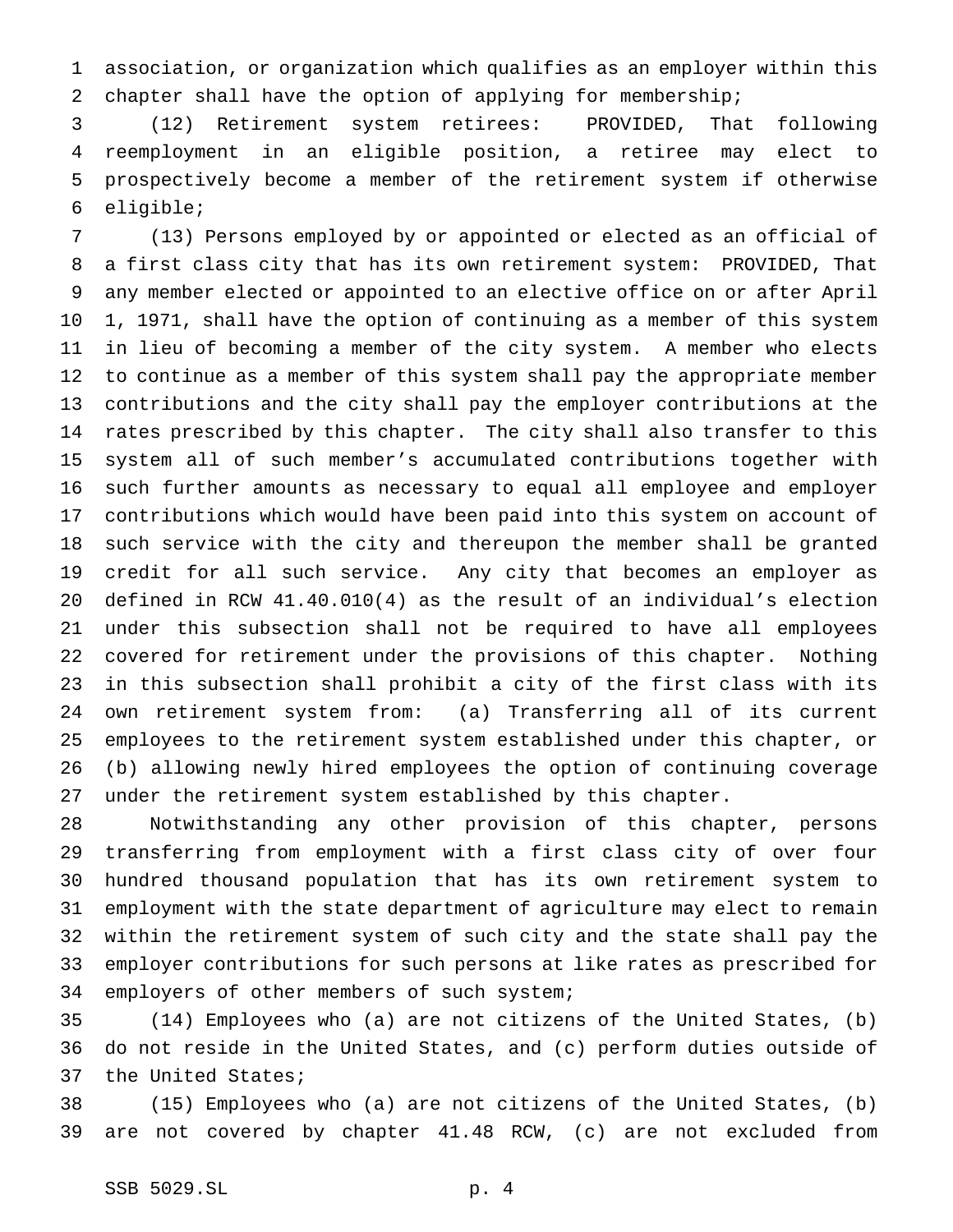membership under this chapter or chapter 41.04 RCW, (d) are residents of this state, and (e) make an irrevocable election to be excluded from membership, in writing, which is submitted to the director within thirty days after employment in an eligible position;

 (16) Employees who are citizens of the United States and who reside and perform duties for an employer outside of the United States: PROVIDED, That unless otherwise excluded under this chapter or chapter 41.04 RCW, the employee may apply for membership (a) within thirty days after employment in an eligible position and membership service credit shall be granted from the first day of membership service, and (b) after this thirty-day period, but membership service credit shall be granted only if payment is made for the noncredited membership service under RCW 41.50.165(2), otherwise service shall be from the date of application;

 (17) The city manager or chief administrative officer of a city or town, other than a retiree, who serves at the pleasure of an appointing authority: PROVIDED, That such persons shall have the option of applying for membership within thirty days from date of their appointment to such positions. Persons serving in such positions as of April 4, 1986, shall continue to be members in the retirement system unless they notify the director in writing prior to December 31, 1986, of their desire to withdraw from membership in the retirement system. A member who withdraws from membership in the system under this section shall receive a refund of the member's accumulated contributions.

 Persons serving in such positions who have not opted for membership within the specified thirty days, may do so by paying the amount required under RCW 41.50.165(2) for the period from the date of their appointment to the date of acceptance into membership;

 (18) Persons enrolled in state-approved apprenticeship programs, authorized under chapter 49.04 RCW, and who are employed by local governments to earn hours to complete such apprenticeship programs, if the employee is a member of a union-sponsored retirement plan and is making contributions to such a retirement plan or if the employee is a member of a Taft-Hartley retirement plan.

 NEW SECTION. **Sec. 2.** A new section is added to chapter 41.40 RCW under the subchapter heading: "Provisions applicable to Plan 1 and Plan 2" to read as follows: